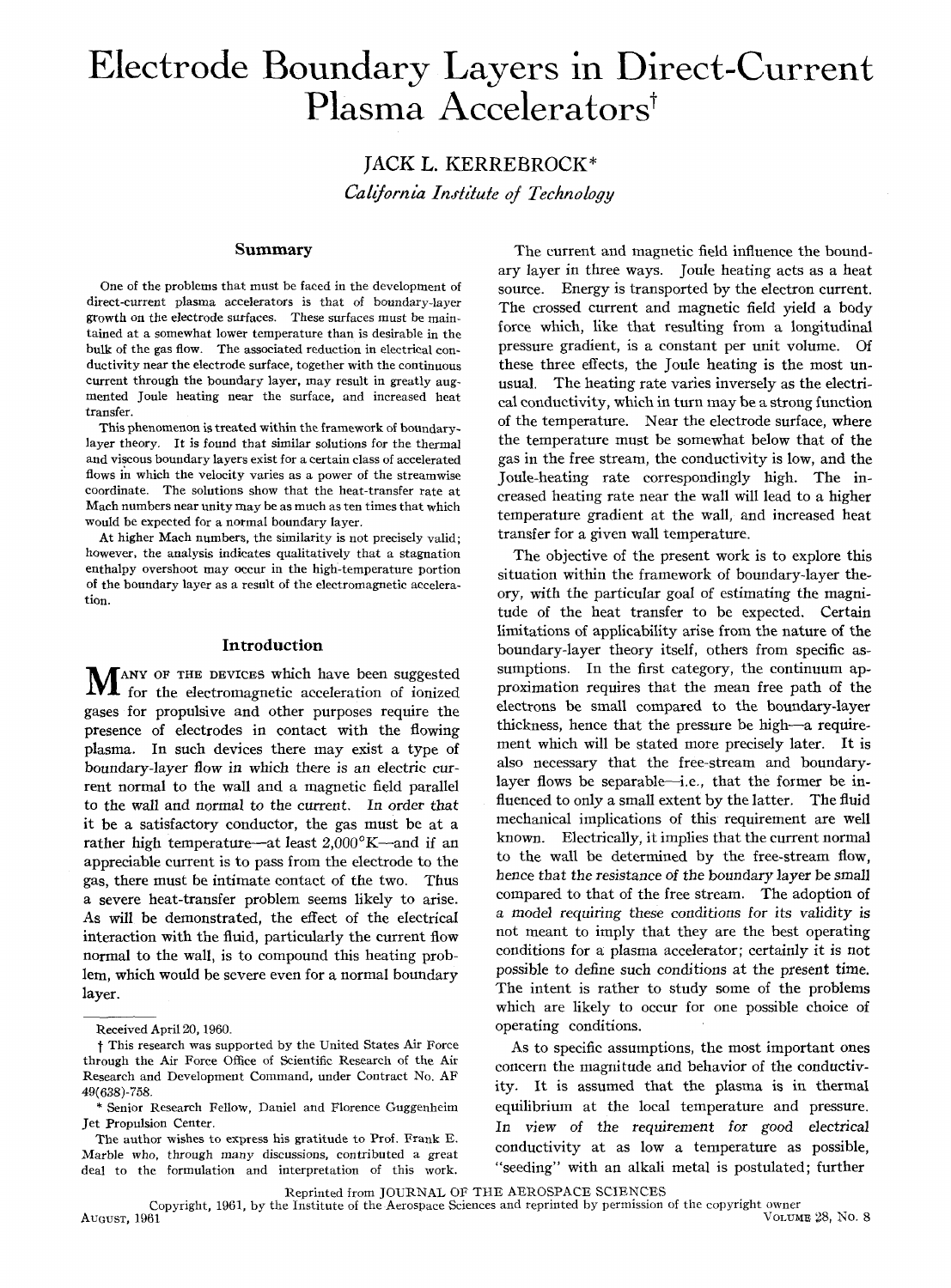

FIG. 1. Region of applicability of the analysis, as determined by the requirements for a small electron mean path, a conductivity greater than 1 (ohm m)<sup>-1</sup>, and a magnetic Reynolds num-<br>ber less than unity. Lines along which the Hall parameter  $\omega/\nu_e$ ber less than unity. Lines along which the Hall parameter  $\omega/\nu_c$  is unity are also given.

it is assumed that the concentration of seeding material is high enough so that only a small fraction of it is ionized. Under these conditions the electron concentration, and the conductivity, vary exponentially as the negative reciprocal of the temperature. This dependence of the conductivity on the temperature is of course crucial; while the actual variation is probably overestimated by the present model, it is felt that the analysis will at least give an upper limit to the effect of the current on the heat-transfer rate. The conductivity is assumed to be sufficiently low that the magnetic Reynolds number is small. As is well known, a magnetic field may in this case be applied within the fluid by external means, the magnetic field resulting from induced currents being small compared to it. Thus, the fluid mechanical equations are uncoupled from Maxwell's equations.

The conductivity is taken to be scalar—i.e., it is assumed that the collision frequency of the electrons is large compared to their Larmor frequency. This assumption is consistent with the continuum approximation in requiring that the pressure be "high," but may be more restrictive. The existence of Hall currents, in this case currents parallel to the wall, would invalidate the usual boundary-layer assumptions by introducing a body force normal to the wall.

To provide a means for evaluating these various assumptions, and to make the boundary-layer calculations as concrete as possible, the calculations are referred to a particular type of accelerator flow. A channel of rectangular cross section, bounded on two sides by the electrodes and on the other two sides by insulating walls, is envisioned. In view of the severe heat-transfer conditions that are expected to arise, and the sensitivity of the electrical conductivity to temperature, it is assumed that the free-stream static temperature is constant. It is further postulated that the free-stream velocity varies as a power of the streamwise coordinate. In the channel flow approxi-

mation, these two conditions lead to simple, closed form solutions for the free-stream flow,<sup>1</sup> in which the interesting physical quantities all vary as powers of the streamwise coordinate. The result is that similar solutions exist for the boundary layer under some conditions.<sup>2</sup> They are in a sense analogous to the "wedge flow" solutions for the incompressible boundary layer. It is hoped that the understanding gained from these relative simple solutions may be carried over to other types of free-stream flow.

# Formulation of the Boundary-Layer Problem

The dependence of the electrical conductivity on the magnetic field, electric field, and the state of the gas is of key importance to the present work; therefore, before the equations governing the boundary-layer flow are set down, a brief discussion of the conductivity is appropriate.



FIG. 2. Schematic diagram of direct-current plasma accelerator.

### *The Conductivity*

An approach by the methods of kinetic theory $3,4$  to the problem of diffusion of electrons in an ionized gas in the presence of a magnetic field leads to an expression relating the current j, electric field E, velocity u, and magnetic field B, which may be written as follows:

$$
\mathbf{j} = \sigma \left( \mathbf{E} + \mathbf{u} \times \mathbf{B} + \frac{1}{en_e} \mathbf{j} \times \mathbf{B} \right) \tag{1}
$$

 $\sigma$  is the usual scalar conductivity,  $n_e$  is the electronic concentration, and *e* the electronic charge. The first two terms on the right will be immediately recognized as the effective electric field which acts on an electron traveling at the fluid velocity u. The last term arises from the tendency for charged particles in the presence of a magnetic field to drift normal to an applied electric field—i.e., the Hall effect. It is the dependence of  $\sigma$ on the gas temperature and pressure that is of principal concern here, though some estimates of the importance of the Hall effect will be made later.

As was mentioned in the Introduction, a gas mixture at a relatively high pressure, such that the electronic mean free path is small compared to other characteristic lengths, is postulated, the mixture comprising a small mole fraction of an alkali metal in some inert gas.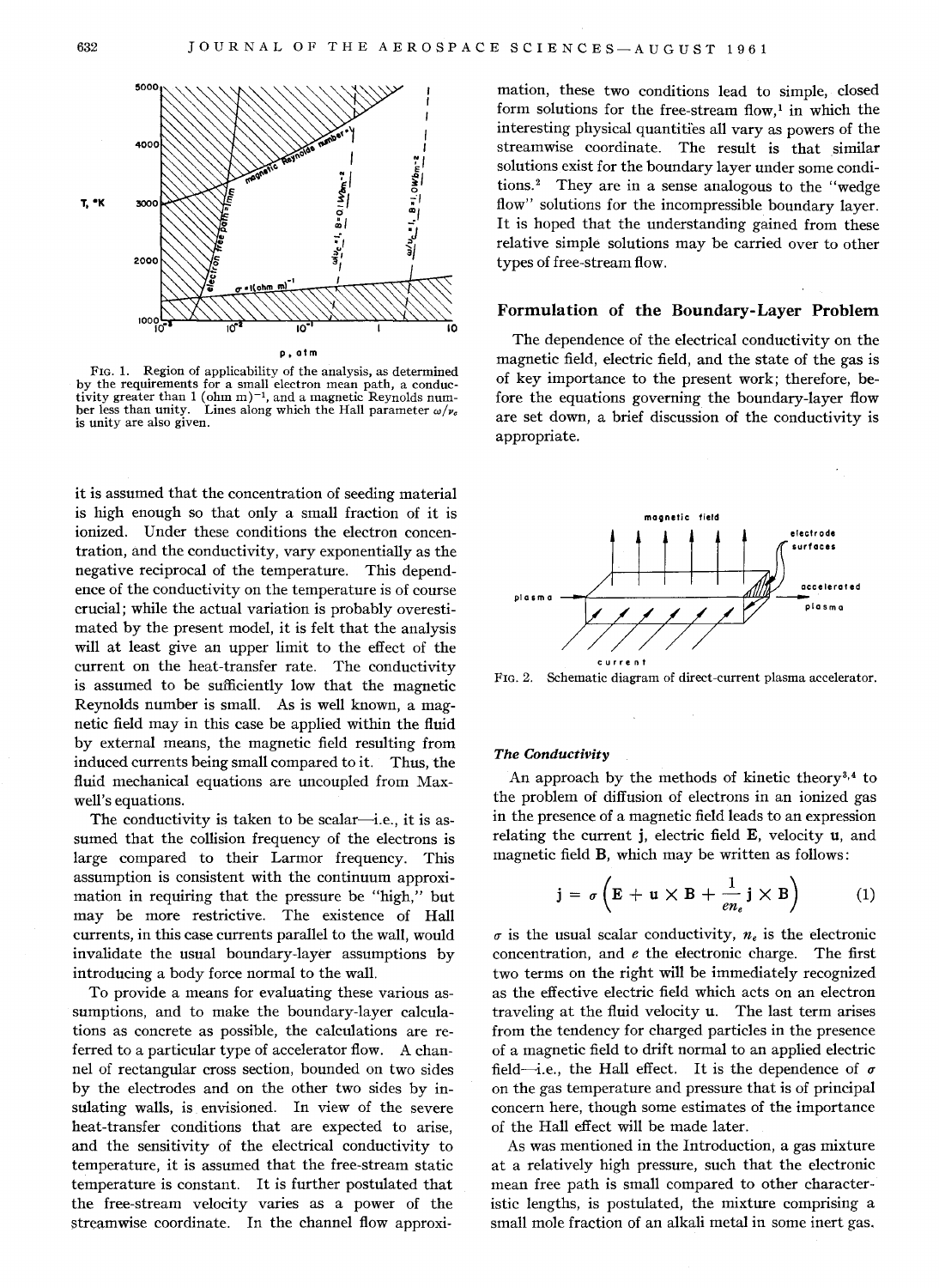Under such conditions it is consistent to assume that the electrons diffuse under the influence of the electric field, with a velocity which is related to the electric field strength by a proportionality constant,  $\mu$ , called the mobility. Since the current is the product of the drift velocity, charge, and concentration of the electrons, the conductivity becomes  $\sigma = \mu e n_e$ .

According to simple mean free path arguments,  $\mu$  is related to the collision frequency,  $v_c$ , by  $\mu = e/m_e v_c$ <sup>5</sup> If the collision cross section is constant in electron energy, as it is for helium and hydrogen at low electron energies,<sup>5</sup> then  $\nu_c$  is directly proportional to the gas density and the electronic thermal speed. Thus if the electrons are in equilibrium with the gas, we may write

$$
\mu/\mu_0 = (p_0/p)(T/T_0)^{1/2}
$$

where the subscript 0 denotes some reference condition. If the electrons are in equilibrium with the gas, their concentration is given by the Saha equation:

$$
n_e = [(2\pi m_e kT)^{3/2}/h^3]^{1/2}(n_a - n_e)^{1/2}e^{-I/2kT}
$$

where  $n_a$  is the total concentration of the ionizable species, *I* is the ionization potential, *k* is Boltzmann's constant, and *h* is Planck's constant. The fraction  $n_e/n_a$  of the seeding material which is ionized thus satisfies an equation of the form

$$
(n_e/n_a)^2 = [1 - (n_e/n_a)][f^2(T)/n_a]
$$

For  $n_e/n_a \ll 1$ ,  $n_e/n_a \approx f(T)/n_a^{1/2}$ , while for  $f^2(T)/n_a \gg$ 1,  $n_e/n_a \approx 1$ . Thus,  $n_e/n_a$  is in general a rather complicated function of *T.* 

It is readily verified that for a given value of  $T$ ,  $n_e$ , and hence  $\sigma$ , increases continuously as  $n_a$  increases, to that in view of the probable severity of the heat-transfer problem, and the resulting desirability of obtaining the necessary gas conductivity at as low a temperature as possible, it will be assumed that  $n_e/n_a \ll 1$ . It should be noted that this assumption results in the greatest possible sensitivity of  $\sigma$  to the temperature.



FIG. 3. Dimensionless temperature,  $\theta = T/T_{\infty}$ ; profiles for  $M_{\infty} = 1$  and several values of the exponent, *n* in  $u_{\infty} = \alpha \times n$ ;  $\partial \theta / \partial \bar{x} = 0.$ 



FIG. 4. Dimensionless velocity,  $f' = u/u_{\infty}$ : profiles for  $M_{\infty}$ ; = 1 and several values of the exponent *n* in  $u_{\infty} = \alpha x^{n}$ ;  $\partial \theta / \partial \bar{x}$ 

The resulting expression for the conductivity, again referred to a reference condition, is

$$
\frac{\sigma}{\sigma_0} = \left[ \frac{n_a/n}{[(n_a/n)_0} \frac{p_0}{p} \right]^{1/2} \theta^{3/4} e^{-\lambda [(1/\theta)-1]}
$$

where  $\lambda = I/2kT_0$  and  $\theta = T/T_0$ . In the present work it will be assumed that the mole fraction of ionizable gas,  $n_a/n$ , is constant throughout the flow field, so that the final expression for the scalar conductivity is

$$
\sigma/\sigma_0 = (\rho_0/p)^{1/2}\theta^{3/4} e^{-\lambda[(1/\theta)-1]}
$$
 (2)

The importance of the Hall effect can perhaps best be seen by rewriting Eq. (1) for the case in which there is but one component of  $\mathbf{B}$ , say  $B_z$ , and the current is in the *x, y* plane. In terms of components it then becomes

$$
j_x = \frac{\sigma[E_x' - (\omega/\nu_c)E_y']}{1 + (\omega/\nu_c)^2} \qquad j_y = \frac{\sigma[E_y' + (\omega/\nu_c)E_x']}{1 + (\omega/\nu_c)^2}
$$

where  $\omega = eB_z/m_e$  is the Larmor frequency of the electrons,  $E_x' = E_x + vB_z$ , and  $E_y' = E_y - uB_z$ . If there is an electric field in only one direction, these equations state that currents will flow in both directions, the current normal to the electric field being  $\omega/\nu_c$  times as large as that along the field. As an example, in helium at atmospheric pressure and  $3,000^{\circ}$ K, with a magnetic field of 1 weber/m<sup>2</sup>,  $\omega/\nu_c$  is about 3.6. If a current in, say, the *y* direction only is desired, the current in the *x* direction can in principle be suppressed by applying an appropriate field in the *x*  direction;6 however, this poses some practical difficulties.

# *Region of Validity of the Analysis*

The assumptions of continuum flow, an equilibrium degree of ionization, low magnetic Reynolds number, and a scalar conductivity, prescribe a certain region of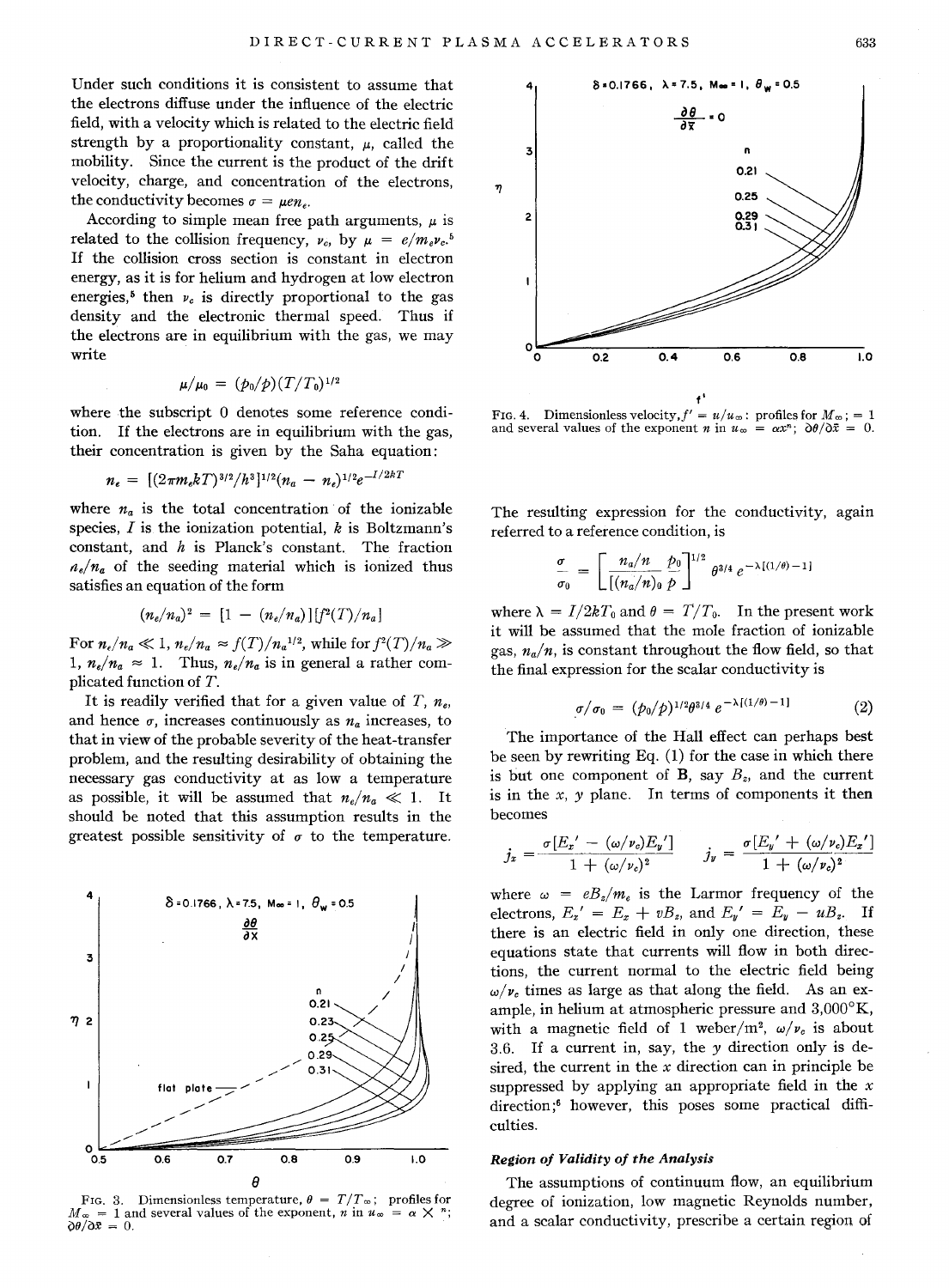

 $n = 1/4$  (constant flow-area) and several values of Mach number  $M_{\infty}$ ;  $\partial \theta / \partial \bar{x} = 0$ .

validity in the pressure-temperature-magnetic field strength space. These limitations are most easily discussed for a particular gas; as an example, helium seeded with one mole per cent of cesium will be considered.

If the continuum approximation is to be valid, the electronic mean free path must be small compared to, for example, the boundary-layer thickness. In Fig. 1, a line is drawn along which the mean free path of a thermal electron is one millimeter. Similarly, lines along which  $\omega/\nu_c = 1$  are shown, for two values of magnetic field. The value  $B = 1$  weber  $m^{-2}$  is about the maximum which is readily obtainable, while  $B = 0.1$  is probably about the lowest value which permits significant acceleration of the gas. It seems that



FIG. 6. Dimensionless velocity,  $f' = u/u_\infty$ ; profiles for  $n = 1/4$ (constant flow-area) and several values for Mach number  $M_{\infty}$ ;  $\dot{\partial}\theta/\partial \bar{x} = 0.$ 

the suppression of the Hall effect requires quite high pressures.

A lower limit to the temperature is certainly set by the requirement for significant conductivity. Supposing 1 (ohm m) $^{-1}$  to be a reasonable lower limit for the conductivity, the corresponding line on Fig. 1 describes the lower limiting temperature. On the other hand, an upper limit to the conductivity, and to the temperature, is set by the requirement that the magnetic Reynolds number,  $R_m = \mu_0 \sigma l u$ , be small. A line along which  $R_m$ , based on a length of one centimeter and sonic velocity in the gas, is unity, is shown at the top of Fig. 1.

The area within and to the right of the shaded portions is then the region of validity, as determined by all requirements except the suppression of the Hall effect, which requires pressures near or above one atmosphere.

#### *Boundary-Layer Equations*

Three modifications of the usual boundary-layer equations are necessary. The electromagnetic body force resulting from the crossed current and the magnetic field must be included in the momentum equatiqn, so that it becomes

$$
\rho \left( u \frac{\partial u}{\partial x} + v \frac{\partial u}{\partial y} \right) = \frac{\partial}{\partial y} \left( \mu \frac{\partial u}{\partial y} \right) - \frac{dp}{\partial x} + jB \quad (3)
$$

The other two modifications occur in the energy equation. Energy is transported by the diffusing electrons in a temperature gradient, and the Joule heating effect constitutes a heat source, so that the equation is

$$
\rho c_p \left( u \frac{\partial T}{\partial x} + v \frac{\partial T}{\partial y} \right) = \frac{\partial}{\partial y} \left( \kappa \frac{\partial T}{\partial y} + \frac{5kj}{2e} T \right) + \mu \left( \frac{\partial u}{\partial y} \right)^2 + u \frac{dp}{dx} + \frac{j^2}{\sigma} \quad (4)
$$

Heat deposition in the boundary layer by ion-electron recombination is neglected on the grounds that the ion and electron concentrations are quite small. It may be argued that large recombination rates are possible because of the large electronic currents; however, it is the ion current which governs the rate of recombination in the boundary layer, and this is much smaller than the electron current, because of the much smaller mobility of the ions as compared to the electrons .

With the assumed scalar conductivity, the current is related to the effective electric field by

$$
j = \sigma(E - uB) \tag{5}
$$

Since the current is assumed to be determined by the external flow, and the magnetic Reynolds number is low, so that *B* is determined by outside influences, and is constant across the boundary layer, this equation determines *E* within the boundary layer, and by integration, the voltage drop across it.

The system of equations is completed by the usual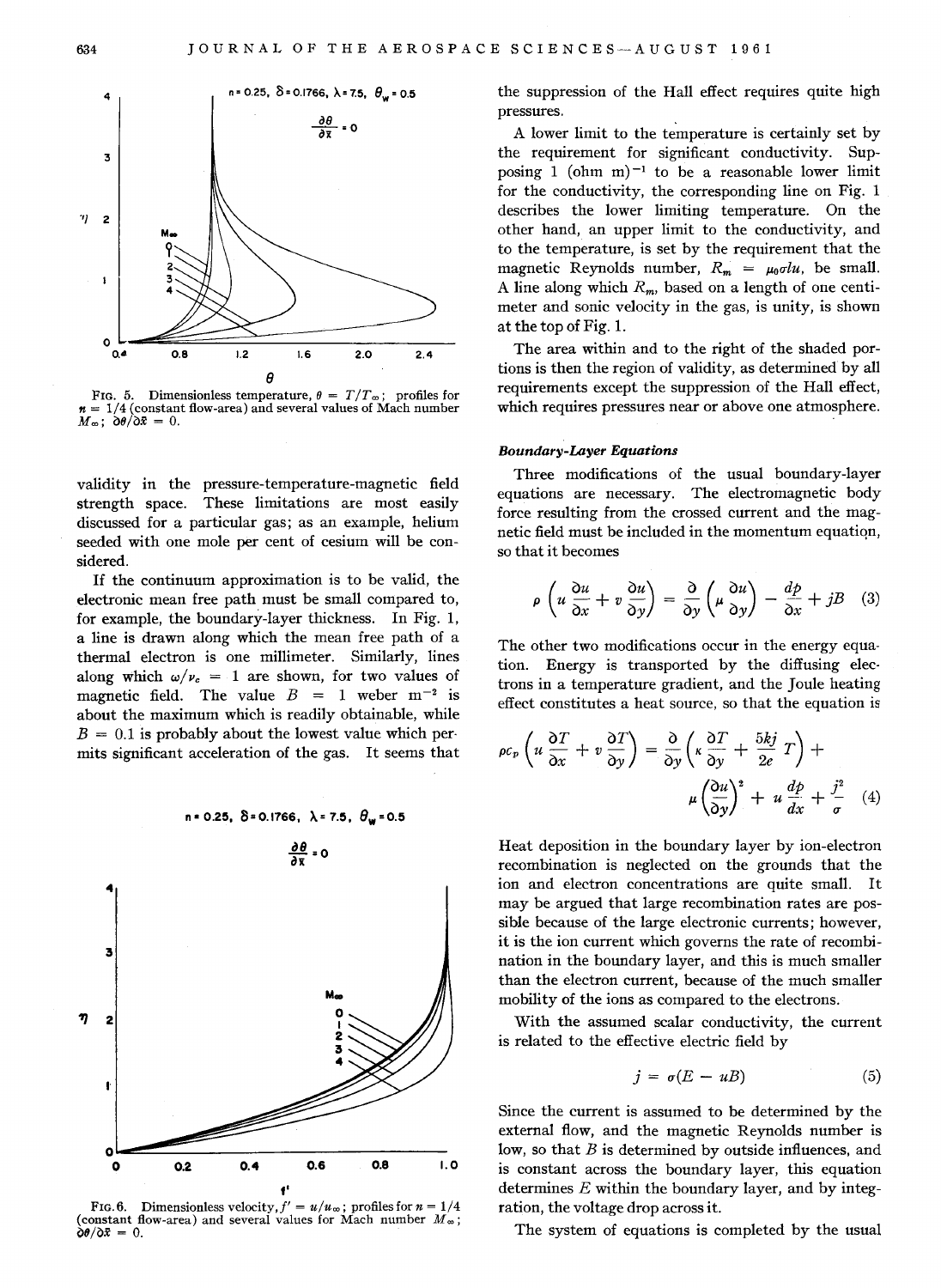continuity and state equations

$$
(\partial/\partial x)(\rho u) + (\partial/\partial y)(\rho v) = 0 \qquad (6)
$$

and

$$
\mathcal{L} = \mathcal{L} \times \mathcal{L} = \mathcal{L} \times \mathcal{L} = \mathcal{L} \times \mathcal{L} = \mathcal{L} \times \mathcal{L} = \mathcal{L} \times \mathcal{L}
$$

$$
p = \rho RT \tag{7}
$$

It is convenient to modify these equations slightly, using approximate results for the free-stream behavior to relate the terms involving the free-stream pressure gradient to other free-stream variables. We make the approximation of one-dimensional, or channel, flow in the free stream, in which case Eqs. (3) and (4) apply to the free stream if derivatives with respect to yare dropped. Thus, with values in the free stream denoted by the subscript  $\infty$ , Eq. (3) yields

$$
\rho_{\omega}u_{\omega}(du_{\omega}/dx) = -dp/dx + jB
$$

and the boundary-layer momentum equation becomes

$$
\rho \left( u \frac{\partial u}{\partial x} + v \frac{\partial u}{\partial y} \right) = \frac{\partial}{\partial y} \left( \mu \frac{\partial u}{\partial y} \right) + \rho_{\infty} u_{\infty} \frac{du_{\infty}}{dx} \quad (8)
$$

Similarly, from Eq. (4),

$$
\rho_{\infty}u_{\infty}c_p(dT_{\infty}/dx) = u_{\infty}(dp/dx) + j^2/\sigma_{\infty}
$$



FIG. 7. Total enthalpy ratio,  $g = H/H_{\infty}$ ; profiles for  $n = 1/4$ (constant flow-area) and several values of Mach number  $M_{\infty}$ ;  $\partial g/\partial \bar{x} = 0$ .

and the boundary-layer energy equation becomes

$$
\rho c_p \left( u \frac{\partial T}{\partial x} + v \frac{\partial T}{\partial y} \right) = \frac{\partial}{\partial y} \left( \kappa \frac{\partial T}{\partial y} + \frac{5kj}{2e} T \right) +
$$
  

$$
\mu \left( \frac{\partial u}{\partial y} \right)^2 + \rho_\infty u_\infty c_p \left( \frac{dT_\infty}{dx} \right) \left( \frac{u}{u_\infty} \right) + \frac{j^2}{\sigma_\infty} \left( \frac{\sigma_\infty}{\sigma} - \frac{u}{u_\infty} \right) \quad (9)
$$

From Eq. (8) it is clear that, for a given free-stream velocity variation, the velocity boundary layer differs from a normal boundary layer only to the extent that it is influenced by the thermal boundary layer, through variation of  $\rho$ . However, the energy equation is qualitatively different from the usual boundary-layer energy equation in that it contains the heat source term,  $i^2/\sigma$ .

For low Mach number flow, this term is of dominant importance, outweighing the viscous dissipation and electronic conduction; however, at Mach numbers in



FIG. 8. Dimensionless velocity,  $f' = u/u_\infty$ ; profiles for  $n = 1/4$ (constant flow-area) and several values of Mach number  $M_{\infty}$ ;  $\frac{\partial g}{\partial \bar{x}} = 0$ .

excess of unity, the viscous dissipation becomes very important, and the energy equation is then best expressed in terms of the total enthalpy,  $H = c_pT + u^2/2$ . It becomes

$$
\rho \left( u \frac{\partial H}{\partial x} + v \frac{\partial H}{\partial y} \right) = \frac{\partial}{\partial y} \left( \frac{\kappa}{c_p} \frac{\partial H}{\partial y} + \frac{5kj}{2e} T \right) + \left( 1 - \frac{1}{Pr} \right) \frac{\partial}{\partial y} \left[ \mu \frac{\partial}{\partial y} \left( \frac{u^2}{2} \right) \right] + \frac{j^2}{\sigma} + jBu \quad (10)
$$

where  $Pr = c_p \mu / \kappa$  is the Prandtl number.

In addition to the term due to Joule heating, there is a term, *jBu,* which represents the energy addition to the fluid by the Lorentz force. The work done on the fluid by this force is reversible, in contrast to the energy addition by Joule heating.

Again dropping the derivatives with respect to *y*  from Eq. (10), we find that

$$
\rho_{\infty}u_{\infty}(dH_{\infty}/dx) = j^2/\sigma_{\infty} + jBu_{\infty}
$$

and Eq. (10) becomes

$$
\rho \left( u \frac{\partial H}{\partial x} + v \frac{\partial H}{\partial y} \right) = \frac{\partial}{\partial y} \left( \frac{\kappa}{c_p} \frac{\partial H}{\partial y} + \frac{5kj}{2e} T \right) +
$$

$$
\left( 1 - \frac{1}{Pr} \right) \frac{\partial}{\partial y} \left[ \mu \frac{\partial}{\partial y} \left( \frac{u^2}{2} \right) \right] +
$$

$$
\frac{j^2}{\sigma_{\infty}} \left( \frac{\sigma_{\infty}}{\sigma} - \frac{u}{u_{\infty}} \right) + \rho_{\infty} \frac{dH_{\infty}}{dx} \left( u \right) \quad (11)
$$

From this form of the equation it is clear that the reversible work will have a large effect on the boundary layer where  $dH_{\infty}/dx$  and  $\rho_{\infty}/\rho$  are large, as in the high temperature portion of the boundary layer at high Mach numbers.

## *The Free-Stream Flow*

The addition of electromagnetic effects to the equations of motion leads to such a diversity of possible flow behavior that some rather specific model must be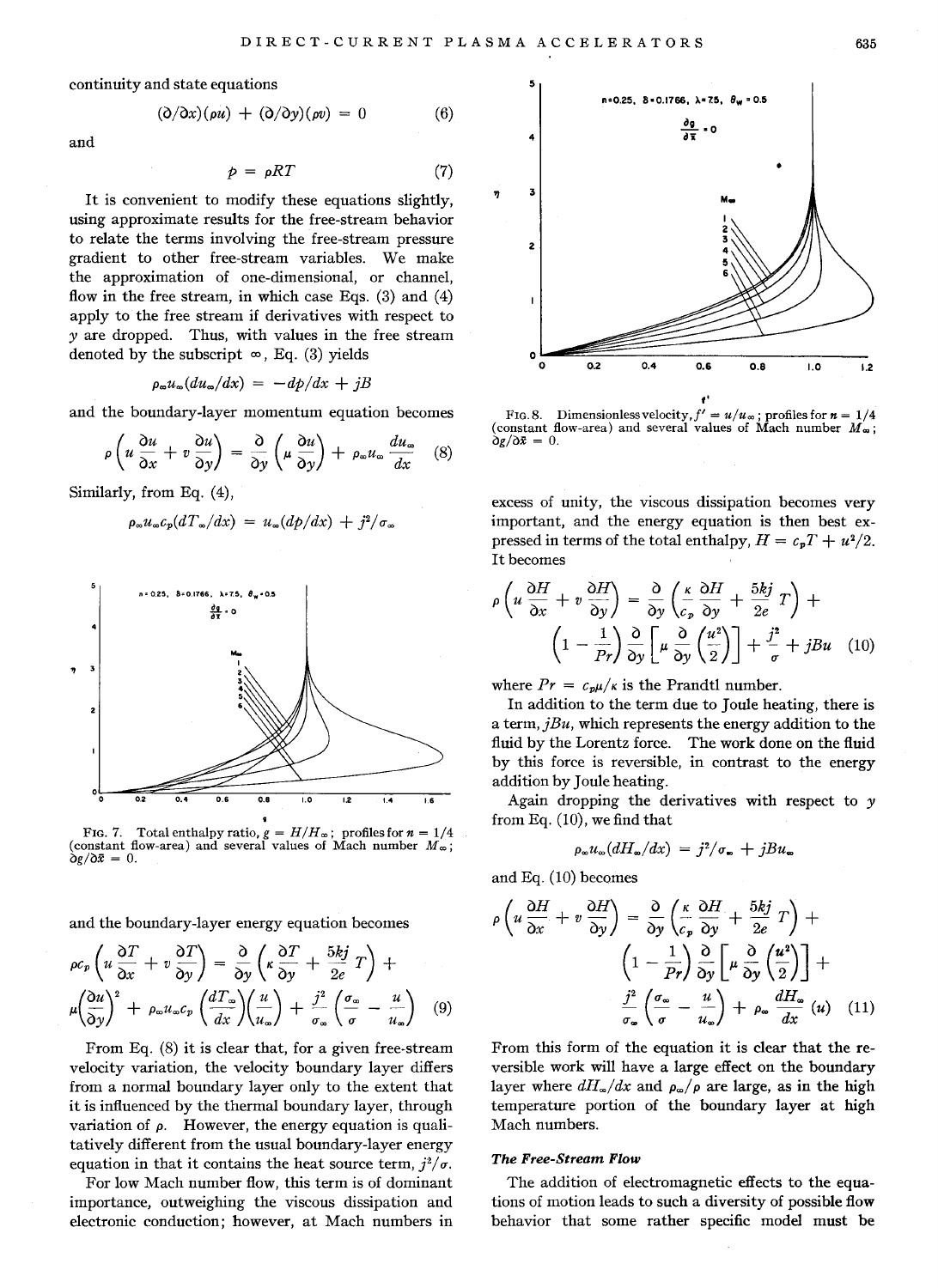adopted for the free-stream flow before boundarylayer calculations can be carried out. In the present case, flow in a channel, with crossed current and magnetic field, as shown schematically in Fig. 2, is postulated. Quasione-dimensional flow, with constant gas temperature, constant conductivity, and constant electric field, is assumed. It was shown in reference 1 that these assumptions lead to a particularly simple



FIG. 9. Values of  $\eta$  and  $f'$  at which the rates of energy addition by Joule heating and by the Lorentz force are equal, as functions of Mach number  $M_{\infty}$  for  $n = 1/4$  (constant flow-area).

solution of the momentum, energy, continuity, and current equations if the velocity varies as a power of *x.*  Furthermore, the derived flow seems quite reasonable for a plasma accelerator. A constant gas temperature should result in the minimum heat transfer, consistent with adequate gas conductivity. It also insures that the energy added to the gas appears as kinetic, not thermal, energy. The approximation of constant conductivity seems reasonable, since the conductivity depends principally upon the temperature. It is not really necessary; the calculation can also be carried through if the conductivity is proportional to a power of  $x$ .

For the sake of completeness, the argument of reference 1 will be repeated here. In the channel flow approximation, for constant gas temperature the equations governing the flow are:

momentum: 
$$
\rho_{\infty} u_{\infty} u_{\infty}' = -p' + jB
$$
 (12)

energy: 
$$
u_{\infty}p' = -j^2/\sigma_{\infty}
$$
 (13)

continuity:  $\rho_{\infty} u_{\infty} A = constant$  (14)

state: 
$$
\qquad \qquad p = \rho_{\infty} R T_{\infty} \qquad (15)
$$

Ohm's law: 
$$
j = \sigma_{\infty}(E_{\infty} - u_{\infty}B)
$$
 (16)

where the prime denotes differentiation with respect to x. Eliminating  $\rho_{\infty}$  from Eq. (12) with Eq. (15), then eliminating  $p'$  with Eq. (13) results in an expression for  $p$ :

$$
\rho = RT_{\omega} E_{\omega} (j/u_{\omega}^{2} u_{\omega}^{\prime}) \qquad (17)
$$

Differentiating this expression, and equating the result to the expression for  $p'$  obtained from Eq. (13), we find

$$
\sigma_{\infty}RT_{\infty}E_{\infty}(j/u_{\infty}^2u_{\infty})' = -j^2/u_{\infty}
$$

If  $\zeta = j/u_{\infty}^2 u_{\infty}$ ', this equation reduces to

$$
\zeta'/\zeta^2 = -u_{\infty}^3 (u_{\infty})^2/\sigma_{\infty} R T_{\infty} E_{\infty}
$$

and integrating from the origin,

$$
\frac{1}{\zeta} - \frac{1}{\zeta(0)} = \frac{1}{\sigma_{\infty} RT_{\infty} E_{\infty}} \int_0^x u_{\infty}^3 (u_{\infty}')^2 dx \qquad (18)
$$

For  $u_{\infty} = \alpha x^{n}$ , this yields

$$
\frac{1}{\zeta} = \frac{\alpha^5 n^2}{\sigma_\infty RT_\infty E_\infty} \left( \frac{x^{5n-1}}{5n-1} \right) \qquad n > 1/5
$$

and from the definition of  $\zeta$ ,

$$
j = (\sigma_{\infty}RT_{\infty}E_{\infty}/\alpha^2n)(5n - 1)x^{-2n} =
$$
  

$$
\sigma_{\infty}E_{\infty}(5n - 1)/n\gamma M_{\infty}^2
$$
 (19)

where  $M_{\infty} = u_{\infty}/(\gamma RT_{\infty})^{1/2}$  is the Mach number. The pressure may now be computed from Eq. (17):

$$
p = [\sigma_{\infty}(RT_{\infty}E_{\infty})^2/\alpha^5] [(5n - 1)/n^2)]x^{1-5n}
$$
 (20)



FIG. 10. Comparison of kinetic energy  $(f'')$  and total enthalpy (g); profiles for large  $M_{\infty}$ , indicating that exact similarity does not exist for large  $M_{\infty}$ ; see Eqs. (31) and (32).

and the flow area from Eq. (14):

$$
A = (c\alpha^4 n^2/\sigma_\infty RT_\infty E_\infty{}^2) [x^{4n-1}/(5n-1)] \qquad (21)
$$

where *c* is the constant value of  $\rho_{\infty} u_{\infty} A$ . Finally, from Eq. (16),

$$
B = \frac{E_{\infty}}{u_{\infty}} \left( 1 - \frac{5n - 1}{n \gamma M_{\infty}^2} \right) \tag{22}
$$

It is required for the integrability of Eq. (18) that  $n \geq$ 1/5. In the special case of  $n = 1/5$ , the above formulas are modified, since then the integral becomes logarithmic. The solutions for  $n > 1/5$  describe a class of flows for which acceleration from zero velocity to an arbitrarily high velocity, at constant temperature, is possible. For  $1/5 < n < 1/4$ , the flow area decreases with increasing velocity, while for  $1/4 < n < \infty$ , the flow area increases with increasing velocity. Because of the rapid variation of the area with *n* for *n* appre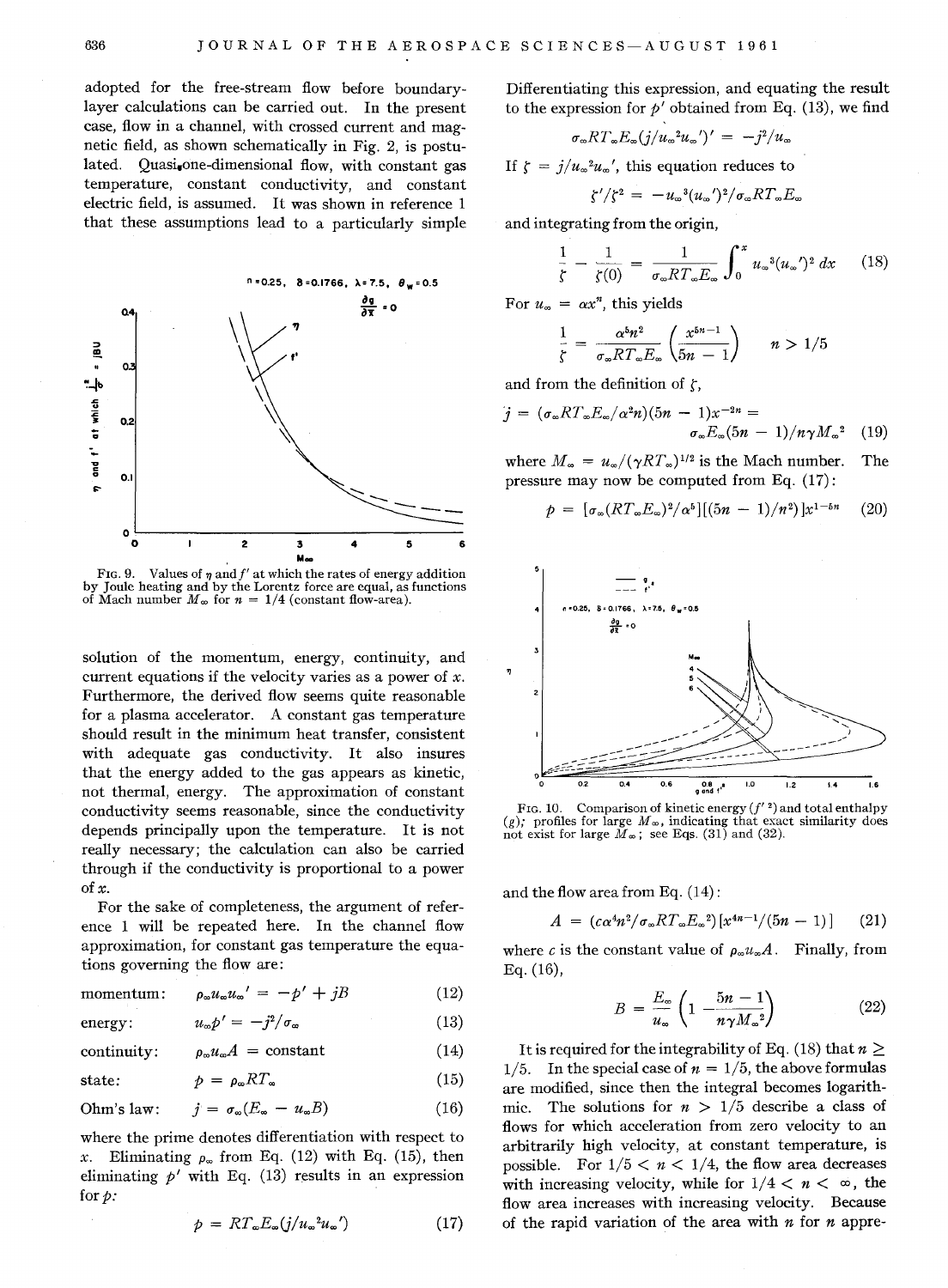ciably different from *1/4,* values of *n* near *1/4* seem most interesting for accelerator flows.

For complete consistency, it is of course necessary that E, j, and B satisfy Maxwell's equations, which for the present purposes are:

$$
\nabla \cdot \mathbf{E} = \rho_c / \epsilon_0 \qquad \nabla \times \mathbf{E} = 0 \tag{23}
$$

and

$$
\nabla \times \mathbf{B} = \mu_0 \mathbf{j} \tag{24}
$$

where  $\rho_c$  is the charge density,  $\epsilon_0$  the permittivity, and  $\mu_0$  the permeability. In the free stream **E** is constant, and this is consistent with zero charge density; however, in the strictly one-dimensional case Eq. (24) requires  $\partial B_z/\partial x = -\mu_0 j_y$ . Eqs. (19) and (22) do not satisfy this equation; rather, it is assumed that the magnetic field variation in *x* consists of two parts, one due to the current distribution, the other to an externally applied field for which  $\partial B_z/\partial x - \partial B_x/\partial z = 0$ . This field must then have an *x* component, as well as a *z* component; however, if the *z* dimension of the channel is small compared to its length, and  $B_x$  is zero on the axis of the channel, then it will be small compared to  $B<sub>z</sub>$  everywhere. To this approximation, the magnetic field may be regarded as prescribed, and of the form given by Eq.  $(22)$ .



FIG. 11. Nusselt number as a function of the exponent *n* in  $u_{\infty} = \alpha x^{n}$ , for  $M_{\infty} = 1$  and as a function of  $M_{\infty}$  for  $n = 1$ (constant flow-area); see Eq. (42).

## **Similar Solutions**

The simple variation of the current and pressure given by Eqs. (19) and (20) suggests the possibility that similar solutions, analogous to the "wedge flow" solutions for the incompressible boundary layer, may exist for the electrode boundary layer in constant temperature flow.

## *Transformation of the Equations*

To investigate this possibility, it is probably most convenient to utilize the transformation given by Levy.7\* When adapted to the present case of constant temperature flow, it requires that the *x* and *y* coordinates be replaced by

$$
\tilde{x} = \int_0^x \frac{p}{p_0} \frac{u_0}{u_{\infty}} dx \qquad (25)
$$

and

$$
\eta = \frac{u_{\infty}}{u_0} \left(\frac{u_{\rm t}}{2v_0}\right)^{1/2} \bar{x}^{-1/2} \int_0^y \frac{\rho}{\rho_0} dy \qquad (26)
$$

where the subscript  $0$  denotes a reference point in the free stream (not the origin, since  $\rho$  is singular there). The continuity equation is satisfied by the definition of the stream function:

$$
\frac{\rho}{\rho_0} u = \frac{\partial \psi}{\partial y} \qquad \frac{\rho}{\rho_0} v = -\frac{\partial \psi}{\partial x}
$$

If the stream function is taken as

$$
\psi = (2\nu_0 u_0)^{1/2} \bar{x}^{1/2} f(\eta)
$$

then  $\bar{u} = \partial x / \partial \bar{y} = u_0 f'(\eta)$ , and if  $\mu = \mu_0(T/T_0)$  the momentum equation transforms to:

$$
f^{\prime\prime\prime} + f f^{\prime\prime} + \frac{2\bar{x}}{u_{\infty}} \frac{du_{\infty}}{d\bar{x}} \left[ \frac{\rho_{\infty}}{\rho} - (f^{\prime})^2 \right] = 0 \qquad (27)
$$

In terms of the dimensionless temperature  $\theta = T/T_0$ , the equation for the temperature, Eq. (9), becomes

$$
\frac{1}{Pr} \frac{\partial^2 \theta}{\partial \eta^2} + f \frac{\partial \theta}{\partial \eta} = 2f' \bar{x} \frac{\partial \theta}{\partial \bar{x}} - (\gamma - 1) M_{\infty}{}^2 (f'')^2 - \frac{5kj}{e} \left( \frac{u_0}{2v_0} \right)^{1/2} \frac{\bar{x}^{1/2}}{c_p \rho_0 u_{\infty}} \frac{\rho_0}{\rho} \frac{\partial \theta}{\partial \eta} - \frac{j^2}{\sigma_0} \frac{2u_0 \bar{x}}{c_p T_0 \rho_{\infty} u_{\infty}} \frac{\rho_0}{\rho} \theta \left( \frac{\sigma_{\infty}}{\sigma} - f' \right) \tag{28}
$$

\* The pair of transformations used in reference (2) are precisely equivalent to the present transformation, after incorporation of the free stream solution of the preceding section.



FIG. 12. Friction coefficient as a function of the exponent *n* in  $u_{\infty} = \alpha x^{n}$ , for  $M_{\infty} = 1$  and as a function of  $M_{\infty}$  for  $n = 1/4$  $\frac{1}{\text{constant}}$  flow-area); see Eq.  $(43)$ .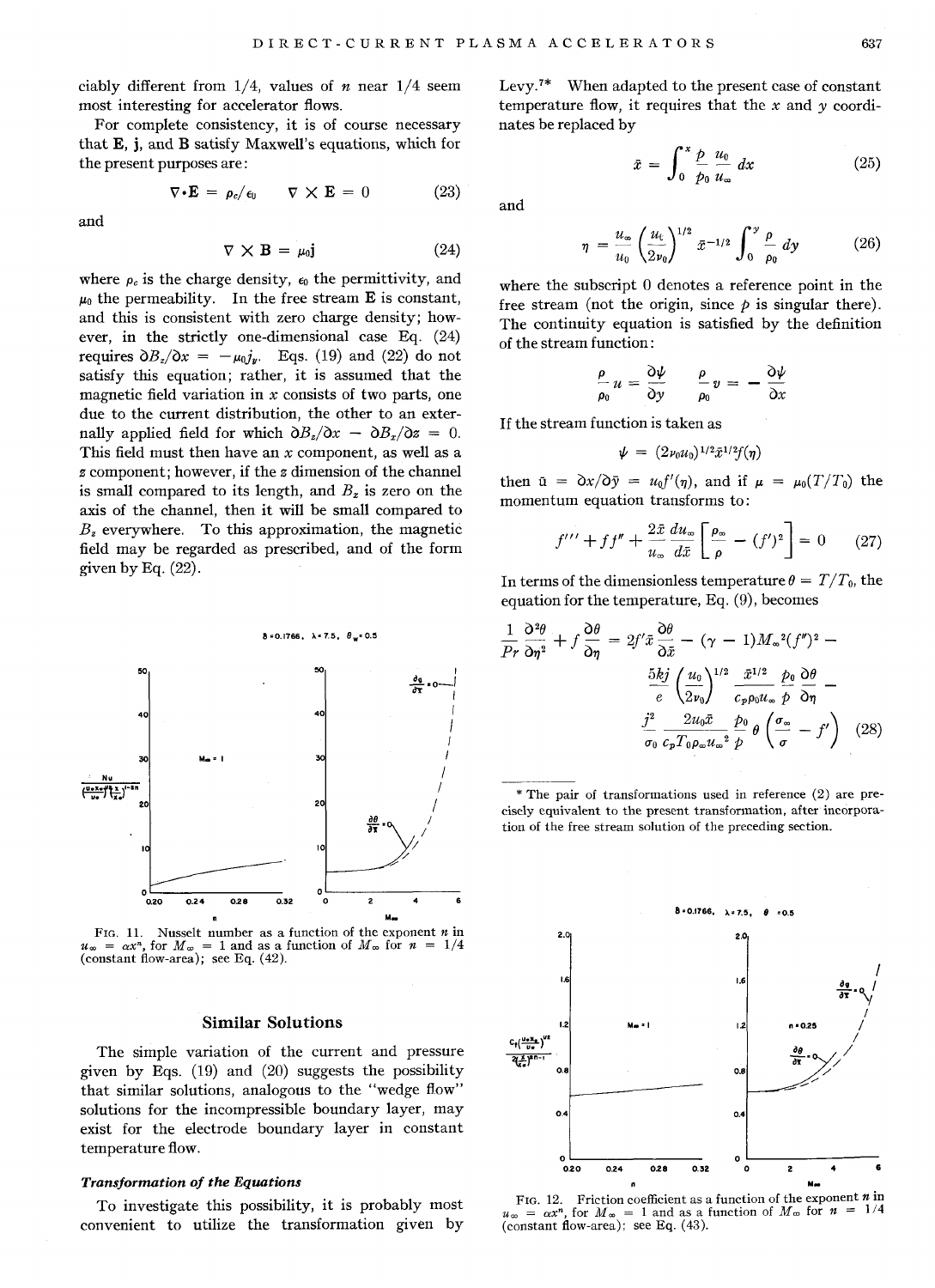where it has been assumed that  $\kappa = \kappa_0(T/T_0)$ . The  $\bar{x}$  dependence of  $\theta$  has been retained explicitly in Eq. (28), to emphasize the requirements for similarity, which are that the coefficients of  $\theta$ ,  $f$ , and their derivatives be independent of  $\bar{x}$ . Because of the complexity of the coefficients of the electronic conduction and Joule heating terms (the second-to-Iast and last terms in the equation, respectively), it is difficult to determine the general conditions which will ensure that they are independent of  $\bar{x}$ . However, it may readily be verified that they are independent of  $\bar{x}$  for the free-stream solution obtained in the preceding section. Thus from Eq. (20),  $p/p_0 = (x/x_0)^{1-5n}$ , and the transformation from *x* to *x* becomes

$$
x/x_0 = [(2 - 4n)(\bar{x}/x_0)]^{1/(2-4n)}
$$

for  $n < 1/2$ . Using this result and Eqs. (19) and (20) to simplify the coefficients, we find:

$$
\frac{1}{Pr} \frac{\partial^2 \theta}{\partial \eta^2} + f \frac{\partial \theta}{\partial \eta} = 2f' \bar{x} \frac{\partial \theta}{\partial \bar{x}} - (\gamma - 1) M_{\infty}{}^2 (f'')^2 - \frac{\gamma - 1}{\gamma} \left( \frac{5n - 1}{1 - 2n} \right)^{1/2} \frac{5kT_0}{2e} \left( \frac{\sigma_0}{\mu_0 RT_0} \right)^{1/2} \frac{\partial \theta}{\partial \eta} -
$$

$$
\frac{\gamma-1}{\gamma}\left(\frac{5n-1}{1-2n}\right)\,\theta\left(\frac{\sigma_{\infty}}{\sigma}-f'\right)\quad(29)
$$

Further, since

$$
u_{\infty} = \alpha x^{n} = \alpha x_{0}^{n} [(2 - 4n)(\bar{x}/x_{0})]^{n/(2-4n)}
$$

the momentum equation becomes

$$
f''' + ff'' + [n/(1 - 2n)][\theta - (f')^2] = 0 \qquad (30)
$$

 $\bar{x}$  does not occur in Eq. (30), and occurs in Eq. (29) only in the Mach number and the term  $\bar{x} \, \partial \theta / \partial \bar{x}$ . If the Mach number is small, and the boundary conditions are independent of  $\bar{x}$ , then solutions of Eqs. (29) and (30) will exist such that f and  $\theta$  are functions of  $\eta$ alone. Thus, similar solutions exist for the thermal and viscous boundary layers if  $M_{\infty}^2$  is small and the wall temperature is constant.

As the free-stream Mach number becomes large, the viscous dissipation term clearly becomes of dominant importance, and there will be no similarity in terms of  $\theta$ . Under these conditions, a more natural variable is the total enthalpy or, more specifically, the ratio of the total enthalpy to its local free-stream value, since the latter varies in  $\bar{x}$ .\* In terms of this variable, denoted g, Eq. (11) after transformation becomes:

$$
\frac{1}{Pr}\frac{\partial^2 g}{\partial \eta^2} + f \frac{\partial g}{\partial \eta} = 2f'\bar{x}\frac{\partial g}{\partial \bar{x}} - \left(1 - \frac{1}{Pr}\right)\frac{[(\gamma - 1)/2]M_{\infty}^2}{1 + [(\gamma - 1)/2]M_{\infty}^2} \frac{\partial^2}{\partial \eta^2} (f')^2 - \frac{5kj}{e} \left(\frac{u_0}{2\nu_0}\right)^{1/2} \frac{\bar{x}^{1/2}}{c_p \rho_0 u_{\infty}} \frac{\rho_0}{\rho} \frac{1}{1 + [(\gamma - 1)/2]M_{\infty}^2} \frac{\partial \theta}{\partial \eta} - \frac{j^2}{\sigma_0} \frac{2u_0 \bar{x}}{c_p T_0 \rho_{\infty} u_{\infty}^2} \frac{\rho_0}{\rho} \theta \frac{1}{1 + [(\gamma - 1)/2]M_{\infty}^2} \left(\frac{\sigma_{\infty}}{\sigma} - f'\right) - \frac{2\bar{x}}{H_{\infty}} \frac{dH_{\infty}}{d\bar{x}} \frac{\gamma - 1}{2} M_{\infty}^2 [g - (f')^2]f' \quad (31)
$$

Replacing  $\theta$  by  $\varrho$  in the momentum equation gives

$$
f''' + ff'' + [n/(1 - 2n)]{1 + [(\gamma - 1)/2]M_{\infty}^2} \times [g - (f')^2] = 0
$$
 (32)

The coefficients of the electronic conduction and Joule heating terms (the third and fourth on the right in Eq. 31) are identical with those in the equation for  $\theta$ , except that they are divided by  $1 + (\gamma - 1)M_{\infty}^2/2$ . Thus, for the channel flow solution considered above, they become small as  $M_{\infty}^2$  becomes large. The coefficient of the last term, which represents the work of the Lorentz force, increases as  $M_{\infty}^2$  if  $H_{\infty}$  increases as any power of  $\bar{x}$ . Furthermore, the last term of Eq. (32) increases as  $M_{\infty}^2$  unless  $g - (f')^2 \sim 1/M_{\infty}^2$ . Thus, it appears that if similar solutions exist for large  $M_{\infty}^2$ ; they must be such that  $g - (f')^2 \sim 1/M_{\infty}^2$ . A study of this possibility indicates that the only solution of the equations with such behavior requires  $g = f' = 1$ . Numerical solutions, which will be described later, support the conclusion that there is no exact similarity at high Mach numbers.

In the next section, solutions of the equations will be described, which were obtained by putting  $\partial \theta / \partial \bar{x}$  or



FIG. 13. Displacement thickness as a function of the exponent  $n \text{ in } u_{\infty} = \alpha x^{n}$ , for  $M_{\infty} = 1$  and as a function of  $M_{\infty}$  for  $n = 1/4$ (constant flow-area); see Eq.  $(43)$ .

 $\partial g / \partial \bar{x}$  equal to zero. They are exact similar solutions only for  $M_{\infty}^2 = 0$ . For other Mach numbers they are in error to the extent that  $\partial \theta / \partial \bar{x}$  or  $\partial g / \partial \bar{x}$  varies from zero because of variation of  $M_{\infty}$  with  $\bar{x}$ . The magnitude of this error may be estimated quite readily by writing the first term on the right of Eq. (31) as

<sup>\*</sup> The desirability of investigating high Mach number similarity was suggested to the author and Prof. F. E. Marble by Prof. L. Lees.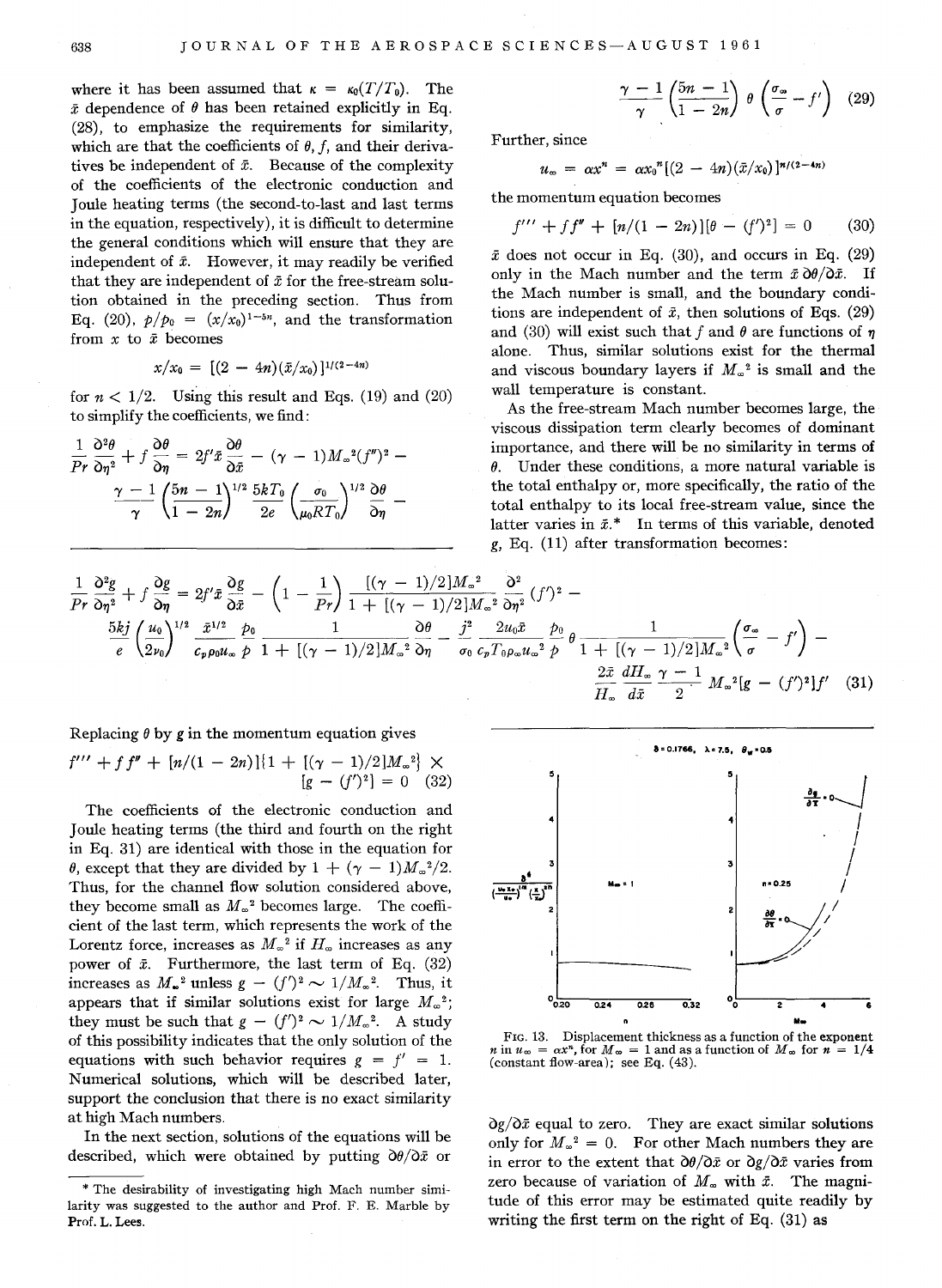$$
2f'\tilde{x}\left(\frac{\partial g}{\partial \tilde{x}}\right) = 2\left(\frac{\partial \log M_{\infty}}{\partial \log \tilde{x}}\right)M_{\infty}f'\left(\frac{\partial g}{\partial M_{\infty}}\right)
$$

From the channel flow,  $\partial \log M_{\infty}/\partial \log \bar{x} = n/(2 - 4n)$ , and

$$
2f'\bar{x}(\partial g/\partial \bar{x}) = [n/(1 - 2n)M_{\infty}f'(\partial g/\partial M_{\infty}) \quad (33)
$$

It would of course be possible to integrate Eqs. (31) and (32) exactly as partial differential equations in the variables  $\eta$  and  $M_{\infty}$ . This has not been attempted; however, an estimate of the magnitude of the neglected term will be given.

At low Mach numbers, the solution in terms of  $\theta$ is probably more accurate than that in terms of  $g$ , because the wall boundary condition for the latter is *x*dependent. At high Mach numbers this boundary condition approaches  $g(0) = 0$ , and g varies more slowly with  $\bar{x}$  than does  $\theta$ , so the solutions in terms of *g* seem preferable at the higher Mach numbers.

#### *Solution oj the Equations*

For the sake of simplicity, the Prandtl number is taken to be unity. Then with the assumption of "local similarity"-i.e., that  $\partial \theta / \partial \bar{x} = 0$ -the equations for f and  $\theta$  become

$$
f''' + f f'' + [n/(1 - 2n)][\theta - (f')^{2}] = 0
$$
 (34)

and

$$
\theta'' + \left[ f \pm \frac{\gamma - 1}{\gamma} \left( \frac{5n - 1}{1 - 2n} \right)^{1/2} \delta \right] \theta' =
$$
  
-(\gamma - 1)M<sub>∞</sub><sup>2</sup>(f'')<sup>2</sup> - \frac{\gamma - 1}{\gamma} \left( \frac{5n - 1}{1 - 2n} \right) \times  
\n\theta \left( \frac{\sigma\_0}{\sigma} - f' \right) (35)

where

$$
\delta = (5kT_0/2e) \sigma_0/\mu_0 RT_0^{1/2}
$$

 $\sigma_0/\sigma$  is given by Eq. (2). Because the  $\theta^{3/4}$  in Eq. (2) is completely dominated by the exponential factor, we take simply

$$
\sigma_0/\sigma = e^{\lambda[(1/\theta)-1]}
$$
 (36)

These equations are to be integrated subject to the boundary conditions

$$
f(0) = 0 \qquad \theta(0) = \theta_{\mathbf{u}} = T_{\mathbf{u}}/T_{\mathbf{0}}
$$

$$
f'(0) = 0
$$

$$
f'(\infty) = 1 \qquad \theta(\infty) = 1
$$

In terms of g, the equations are:

$$
f''' + ff'' + \frac{n}{1 - 2n} \left( 1 + \frac{\gamma - 1}{2} M_{\infty}^2 \right) \left[ g - (f')^2 \right] = 0
$$
\n(37)

$$
\quad\text{and}\quad
$$

$$
g'' + \left[f \pm \frac{\gamma - 1}{\gamma} \left(\frac{5n - 1}{1 - 2n}\right)^{1/2} \delta\right] g' = \frac{\gamma - 1}{\gamma} \left(\frac{5n - 1}{1 - 2n}\right)^{1/2} \delta \frac{(\gamma - 1)M_{\infty}^2}{1 + [(\gamma - 1)/2]M_{\infty}^2} (f'f'') - \frac{\gamma - 1}{\gamma} \left(\frac{5n - 1}{1 - 2n}\right) \left[g - \frac{[(\gamma - 1)/2]M_{\infty}^2}{1 + [(\gamma - 1)/2]M_{\infty}^2} (f')^2\right] \left\{\frac{\sigma_0}{\sigma} - f' + \frac{n\gamma M_{\infty}^2}{5n - 1} \left[\frac{[(\gamma - 1)/2]M_{\infty}^2[g - (f')^2]}{g + [(\gamma - 1)/2]M_{\infty}^2[g - (f')^2]}\right] f'\right\} (38)
$$

while the boundary conditions applicable to g are

$$
g(0) = \theta_w / \{1 + [(\gamma - 1)/2] M_w^2\}
$$

and

$$
g(\infty) = 1
$$

Since  $\sigma/\sigma_0$  is given as a function of  $\theta$ , we also need

$$
\theta = g + [(\gamma - 1)/2] M_{\infty}^{2} [g - (f')^{2}]
$$

There are six parameters in either of these sets of equations, namely,  $\gamma$ ,  $\delta$ ,  $\lambda$ ,  $\theta_u$ ,  $n$ , and  $M_{\infty}^2$ . Of these, the first four have been assigned typical values, only *n* and  $M_{\infty}^2$  being treated parametrically in the calculations. The assigned values are:  $\gamma = 5/3$ , corresponding to a noble gas;  $\delta = 0.1766$ , corresponding to helium at 3,000°K;  $\lambda = 7.5$ , corresponding to cesium at 3,000°K; and  $\theta_{\theta} = 1/2$ . The sign of  $\delta$  depends on whether the current flows to or from the wall, the plus sign corresponding to the latter case. With the above choice of parameters, the effect of electronic conduction on the boundary layer is negligible. It would be important only if the conductivity,  $\sigma_0$ , were very much higher.

Values of  $n$  greater than  $1/5$  provide acceptable channel flow solutions; however, the coefficients of the electrical interaction terms in the boundary layer equations are singular at  $n = 1/2$ . Thus, the range of *n* which is of interest is  $1/5 < \eta < 1/2$ . Calculations have been carried out for  $M_{\infty} = 1$ , and  $0.2 < n <$ 0.32; also for  $n = 1/4$ , (the constant flow-area case) and  $0 < M_{\infty} < 6$ .

An iterative method of integration was used, in which at each step the energy equation was solved by repeated quadratures, with the  $f$  given by solution of the momentum equation in the previous step. The momentum equation was then solved by repeated quadratures, using the resultant  $\theta$ , and the process was repeated until f and  $\theta$  no longer changed. Thus, denoting the number of the quadrature by  $l$ , and that of the iteration by  $k$ , the equations may be written as

$$
\theta^{(l)''} + \left[ f^{(k-1)} \pm \frac{\gamma - 1}{\gamma} \left( \frac{5n - 1}{1 - 2n} \right)^{1/2} \delta \right] \theta^{(l)'} =
$$
  
 
$$
- (\gamma - 1) M_{\infty}^{2} \left( f^{(k-1)''} \right)^{2} -
$$
  
 
$$
\frac{\gamma - 1}{\gamma} \left( \frac{5n - 1}{1 - 2n} \right) \theta^{(l-1)} \left[ e^{\lambda (1/\theta^{(l-1)} - 1)} - f^{(k-1)'} \right] \quad (39)
$$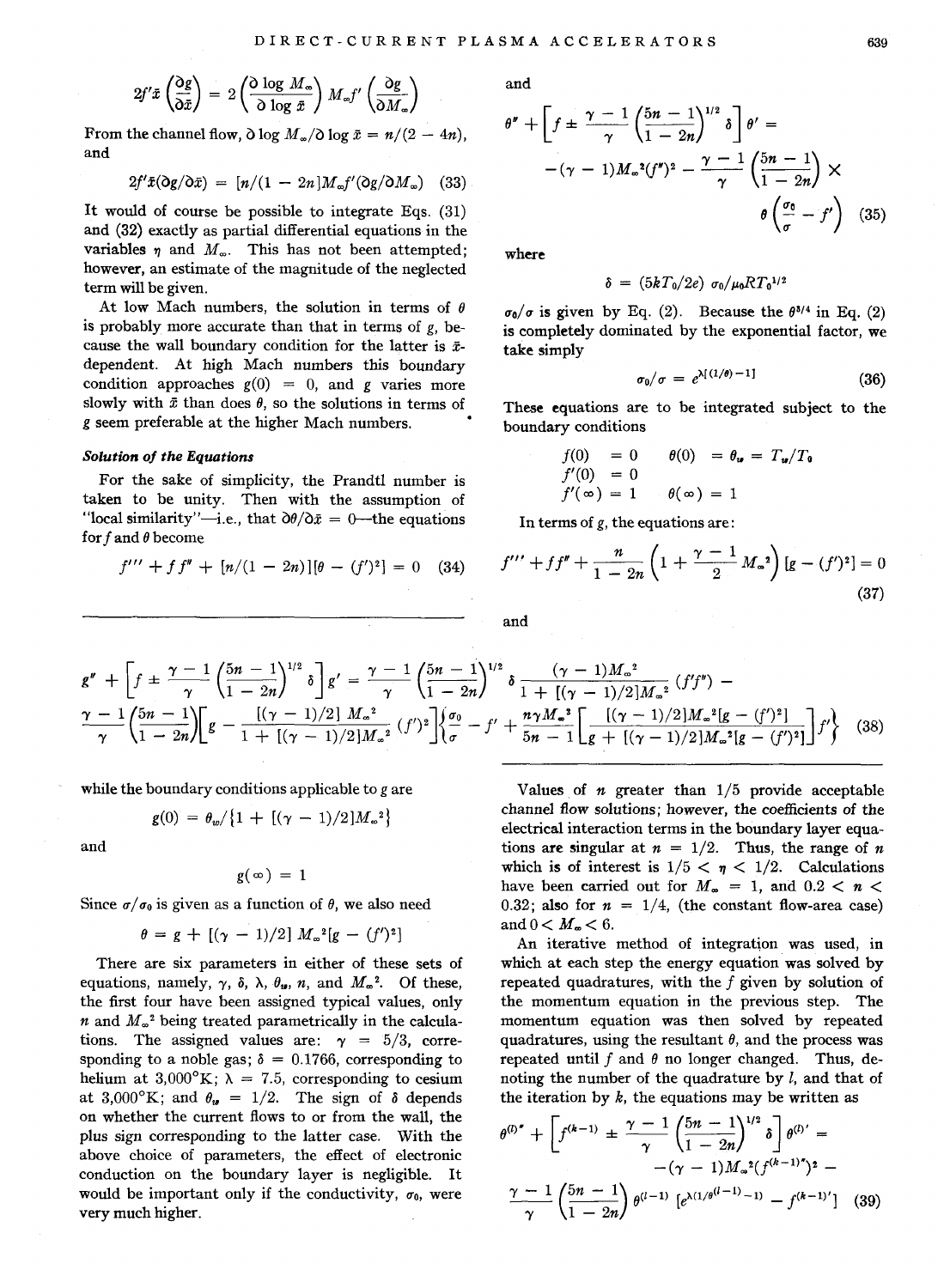and

$$
f^{(l)'''} + f^{(l-1)} f^{(l)''} + [n/(1-2n)][\theta^{(k)} - (f^{(l-1)'})^2 = 0
$$
\n(40)

At the beginning of each quadrature for  $\theta$ ,  $\theta^{(l-1)}$  =  $\theta^{(k-1)}$ , and at the beginning of each quadrature for *f*,  $f^{(l-1)} = f^{(k-1)}$ .

Eq. (39) is a first-order linear equation for  $\theta^{(l)}$ ; if it is written in the form

$$
\theta^{(l)''} + a^{(k-1)}\theta^{(l)'} = b^{(l-1)}
$$

the solution is

$$
\theta^{(l)} = \theta_w + I_4^{(l)}(\eta) + \frac{1 - \theta_w - I_4^{(l)}(\infty)}{I_2^{(k-1)}(\infty)} I_2^{(k-1)}(\eta)
$$

where

$$
I_1^{(k-1)}(\eta) = \int_0^{\eta} a^{(k-1)}(\eta) d\eta
$$
  
\n
$$
I_2^{(k-1)}(\eta) = \int_0^{\eta} e^{-I_1^{(k-1)}(\eta)} d\eta
$$
  
\n
$$
I_3^{(l)}(\eta) = \int_0^{\eta} b^{(l-1)}(\eta) e^{-I_1^{(k-1)}(\eta)} d\eta
$$
  
\n
$$
I_4^{(l)}(\eta) = \int_0^{\eta} e^{-I_1^{(k-1)}(\eta)} I_3^{(l)}(\eta) d\eta
$$

The values of  $I_2(\infty)$  and  $I_4(\infty)$  were approximated by the values of the integrals at the largest value of  $\eta$  to which the integration extended.

Similarly, Eq. (40) is a first-order linear equation for  $f^{(l)}$ ; thus  $f^{(l)}$  can be obtained by integrating three times. The method is completely analogous to that for  $\theta$ .

In all the calculations, the integration interval was 0.02 for  $0 < \eta < 0.2$  and 0.1 for  $0.2 < \eta < 5$ . The maximum  $\eta = 5$  was sufficiently large to ensure that no appreciable errors occurred because of the approximate evaluation of  $I_2(\infty)$  and  $I_4(\infty)$ . For the range of parameters considered, the convergence of the iterative procedure was quite satisfactory; the results are believed to be correct to at least three significant figures.

# *Results*

For given gas composition, free-stream temperature, and wall temperature, two parameters,  $n$  and  $M_{\infty}$ , determine the characteristics of the boundary layer. Both of these quantities are indicative of the behavior of the free-stream velocity-the Mach number of its magnitude, and the exponent *n* of its rate of change with  $x$ -i.e., of the acceleration. Through the assumed channel flow, the electromagnetic variables are related to these two.

In particular, it may be seen from Eq. (19) that the current j increases as the exponent *n* increases, and decreases as  $M_{\infty}$  increases. Thus, it may be expected that the largest effects of Joule heating will occur at low Mach numbers and high values of *n.* The trend with  $n$  may be seen in Fig. 3, where the temperature

profiles are given for  $M_{\infty} = 1$  and *n* from 0.21 to 0.31. For comparison, the profile for a uniform free stream  $(j = 0)$  at  $M_{\infty} = 1$  is shown (dashed line). It is clear that the effect of the Joule heating is to increase the temperature gradient near the wall and hence to thin the thermal boundary layer, and that this effect becomes larger as *n* increases. In fact, for the larger values of  $n$ , a temperature excess actually occurs. This is a result of the heat generated by viscous dissipation being blocked from transfer to the wall by the Joule heating, which occurs very near the wall. From Eq. (35), it can be seen that if  $f'$  were unity,  $\theta$  could have no maximum for  $M_{\infty} = 0$ , since then the right side of the equation would be positive for  $\theta > 1$ . The actual value of  $f'$  at the peak of  $\theta$  ranges from 0.8 to 1.0, so the contribution of Joule heating to the formation of the temperature excess is small.

As *n* increases, the velocity profile fills out as indicated in Fig. 4, and the wall shear increases, as would be expected for a boundary layer in an accelerated flow. This tendency is somewhat amplified by the thinness of the thermal layer, which results in the low free-stream density being maintained well into the viscous layer.

At higher Mach numbers, a considerable temperature excess occurs as a result of the viscous dissipation, as shown in Fig. 5 for  $n = 1/4$ . The magnitude of this excess is not greatly different from that for a normal high-speed boundary layer. However, the peak occurs nearer to the wall because, relative to the free stream, the Joule heating rate is lower in the regions of temperature excess, and higher in the low-temperature region near the wall. The corresponding velocity profiles, Fig. 6, show a velocity excess at  $M_{\infty} = 4$ , as a result of the low density in the high-temperature region of the boundary layer, and the acceleration of the free stream.

The solutions are of course not strictly valid for any Mach number other than zero, because both  $\theta$  and  $f$ depend on  $M_{\infty}$ , which changes with  $\bar{x}$ . At the higher values of  $M_{\infty}$ ,  $\theta$  changes quite rapidly with  $M_{\infty}$  and, as was mentioned before, the total enthalpy becomes a more suitable variable. Solutions in terms of the ratio of total enthalpy to its local free-stream value g, in which it is assumed that  $\partial g / \partial \bar{x} = 0$ , are shown in Figs. 7 and 8. It will be noted that in this formulation the boundary condition on  $g$  depends on  $\bar{x}$ ; hence at the lower Mach numbers, the solution in terms of *0*  is probably to be preferred. However, at Mach numbers in excess of about 3, *g* clearly changes less rapidly with  $M_{\infty}$  than does  $\theta$ , so that for the higher Mach numbers, the formulation in terms of g is definitely more accurate.

At Mach numbers above 4, the combination of freestream acceleration and temperature excess within the boundary layer produces a large excess in the total enthalpy, a phenomenon which is certainly unusual, and perhaps unique to this type of boundary-layer flow. In terms of the electromagnetic effects, it may be seen to result from the fact that the Lorentz force,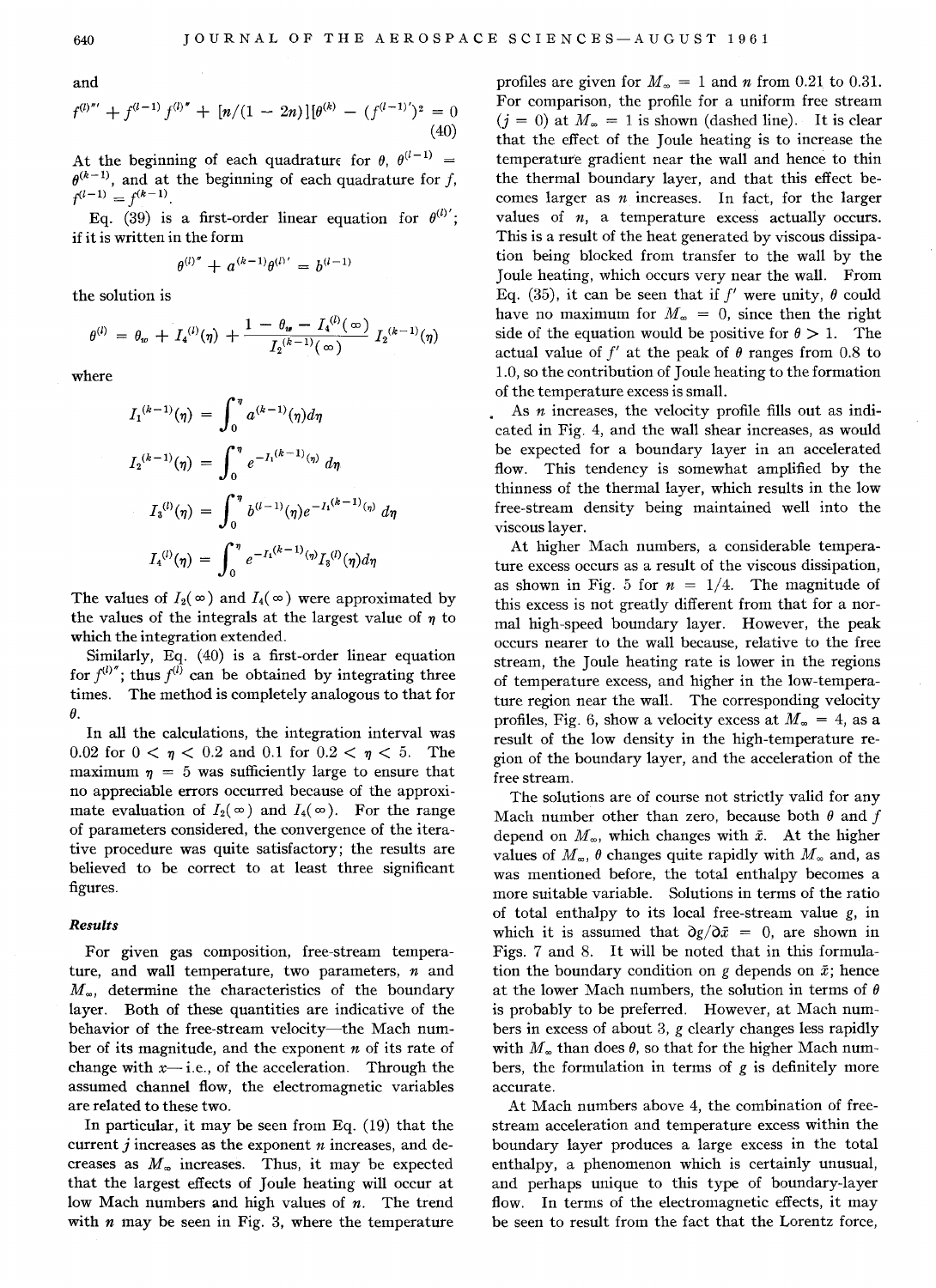$jB$ , is a constant per unit volume and hence is much more effective in accelerating the gas in the low-density region of the boundary layer than it is in accelerating that in the free stream. Part of the total enthalpy excess is in thermal energy, but a considerable portion is in the form of kinetic energy, as may be seen from the velocity profiles of Fig. 8. The peak value of  $f'$ at a Mach number of 6 is l.222.

As the Mach number increases, the work done by the Lorentz force dominates the Joule heating except in a region very near the wall where the temperature and velocity are low. The values of  $\eta$  and  $f'$ , at which the rates of energy addition by these two means are equal, are shown in Fig. 9 as functions of  $M_{\infty}$ .

There is no doubt that the assumption of local similarity results in a serious overestimate of the rate of change of both g and f' with  $M_{\infty}$  as  $M_{\infty}^2$  becomes large. For example, from Eq. (33), at  $\eta = 1$  and  $M_{\infty} = 5$ , the neglected term is  $2f' \bar{x} (Qg/\partial \bar{x}) = 0.77$ , while the last term in Eq.  $(38)$ —i.e., the term representing the reversible work-is  $-1.09$ . Thus, the right side of Eq. (38) is probably overestimated by about a factor of two at  $M_{\infty} = 5$ , and the results derived from the calculations at these high Mach numbers must be interpreted with some caution.

The question naturally arises as to whether similar solutions exist as the Mach number tends to infinity. It was argued above that this could be true only if the quantity  $g - (f')^2$ , which is multiplied by  $M_{\infty}^2$  in both the total enthalpy equation and the momentum equation, were proportional to  $1/M_{\infty}^2$ . It can be seen from Fig. 10 that this is not the case for Mach numbers up to 6. As the Mach number becomes large, g and  $(f')^2$ do tend to the same form except very near the wall, where  $(f')^2$ , by its quadratic form, must deviate from g, which is necessarily linear. This difference in boundary conditions on g and *(f')2* precludes the possibility that they approach each other as  $M_{\infty}$  increases; indeed, from Fig. 10, the difference between them increases slowly with increasing  $M_{\infty}$ .

From these solutions, estimates of the heat-transfer rate, wall shear, and boundary-layer thickness may be drawn. In addition, it is possible to estimate the potential drop across the boundary layer and the magnitude of the electric fields which occur within it. The latter quantity is of course of interest for making estimates of the likelihood of electrical breakdown.

## *Heat Transfer*

The rate of heat transfer to the wall, *qw,* is given by

$$
q_w = -\kappa_w T_0 \left[ \frac{\partial \theta}{\partial y} \bigg|_w + \frac{5kj}{2\epsilon_{\kappa_w}} \theta_w \right]
$$

the second term representing the transport of energy by electrons. If we define the Nusselt number in the usual way, as

$$
Nu = -q_w x/\kappa_0 T_0 (1 - \theta_w)
$$

then following the transformation from  $y$  to  $\eta$ ,

$$
\frac{Nu}{(u_0x_0/\nu_0)^{1/2} (x/x_0)^{1-2n}} =
$$
\n
$$
(1 - 2n)^{1/2} \left\{\n\frac{\partial \theta}{\partial \eta|_w} + \frac{\gamma - 1}{\gamma} \left(\frac{5n - 1}{1 - 2n}\right)^{1/2} \delta \theta_w\n\right\}
$$
\n
$$
(41)
$$

As before, the subscript 0 denotes an arbitrary reference point in the free stream. Thus, if  $x = x_0$ , we have the usual proportionality between the Nusselt number and the square root of the Reynolds number. The way in which the latter quantity varies with *x* is indicated by the factor  $(x/x_0)^{1-2n}$ ; however, it must be remembered that the factor in brackets also varies with  $x$ . The dependence of the quantity on the right on  $n$  and  $M_{\infty}$  is indicated in Fig. 11. At the reference point,  $n = 1/4$ ,  $M_{\infty} = 1$ ,  $Nu/(u_0x_0/\nu_0)^{1/2} = 4.6$ , which is about ten times the value for a comparable boundary layer without electromagnetic effects. For  $M_{\infty} = 1$ , the heat-transfer rate increases somewhat with *n,* but the most striking variations occur with Mach number.

The right half of the figure shows the variation of the Nusselt number with  $M_{\infty}$  obtained with  $\partial \theta / \partial \bar{x} = 0$ (solid line) and  $\partial g / \partial \bar{x} = 0$  (dashed line). Up to  $M_{\infty} =$ 2, these two assumptions give nearly the same result. Either indicates very little change of  $Nu/Re^{1/2}$  with the Mach number between  $M_{\infty} = 0$  and  $M_{\infty} = 2$ , the range where the temperature profile is dominated by Joule heating. Above  $M_{\infty} = 2$ , the Nusselt number increases very rapidly. This rapid increase is a direct result of the stagnation enthalpy overshoot near the wall; since the latter is known to be seriously overestimated, the very rapid increase in heat transfer must be viewed as only a qualitative, and not a quantitative, result.

### *Wall Shear*

The friction coefficient is defined as usual in terms of the wall shear  $\tau$ , as  $C_f = \tau/(\rho_{\infty}u_{\infty}^2/2)$ , whence

$$
C_f(u_0x_0/\nu_0)^{1/2}/2(x/x_0)^{2n-1} = (1-2n)^{1/2}f''(0)
$$
 (42)

The results, as shown in Fig. 12, are not greatly different from the usual values except at high  $M_{\infty}$ , where the tendency toward a velocity overshoot results, effectively, in a thin viscous boundary layer. Again, these results for large  $M_{\infty}$  can be considered only qualitatively correct.

## *Displacement Thickness*

According to the usual definition, the displacement thickness  $\delta^*$  is

$$
\delta^* = \int_0^\infty \left(1 - \frac{\rho u}{\rho_\infty u_\infty}\right) dy
$$

and in terms of  $\eta$ ,

$$
\frac{\delta^*}{(\nu_0 x_0/u_0)^{1/2} (x/x_0)^{2n}} = (1 - 2n)^{1/2} \int_0^\infty (\theta - f') d\eta \quad (43)
$$

Except at the higher Mach numbers, the displacement thickness, as shown in Fig. 13, is only a little larger than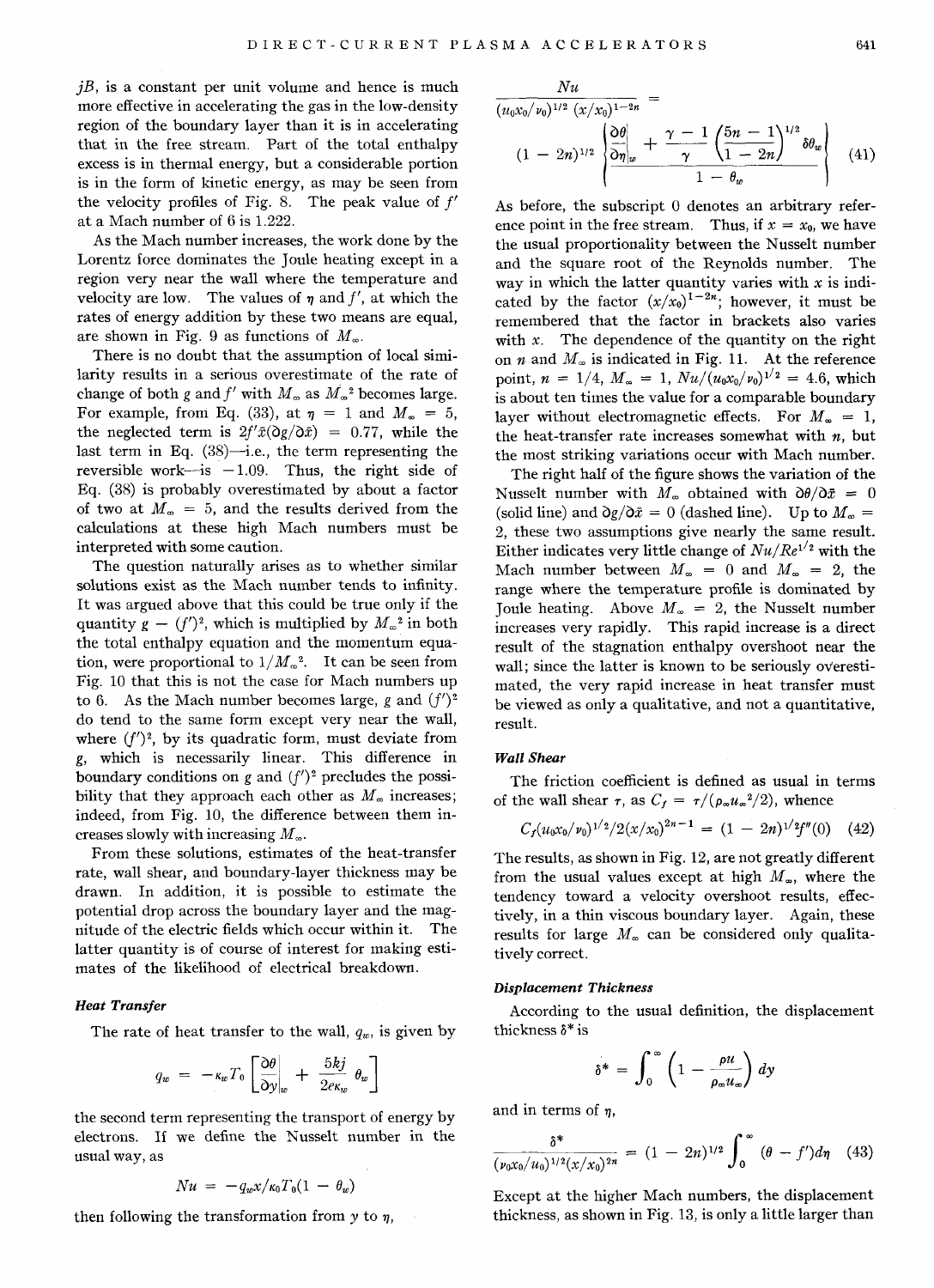

8 = 0.1766,  $\lambda = 7.5$ ,  $\theta_w = 0.5$ 

FIG. 14. Excess potential drop across the boundary layer,  $\delta\phi$ , as a function of the exponent *n* in  $u_{\infty} = \alpha x^n$ , for  $M_{\infty} = 1$  and as a function of  $M_{\infty}$  for  $n = 1/4$  (constant flow-area); see Eq. (44).

normal, but at high Mach numbers it becomes very large as a result of the low density in the high-temperature region of the boundary layer. This high-temperature region is actually much thicker than it appears in Figs. 5 and 7, because of the density transformation from  $y$  to  $\eta$ .

## Voltage Drop and Electric Field

As a result of the variation in electrical conductivity and velocity within the boundary layer, and the continuous current through it, the potential drop through the layer is different from that through an equal distance in the free stream. Denoting this difference as  $\delta\phi$ , we find from Eq. (5),

$$
\delta \phi = \int_0^\infty (E - E_\infty) dy = \int_0^\infty \left[ \frac{j}{\sigma} - \frac{j}{\sigma_0} - B(u_\infty - u) \right] dy
$$

or in terms of the similarity variable,

 $\ddot{\phantom{0}}$ 

$$
\frac{\sigma\phi}{(j_0/\sigma_0)(\nu_0\chi_0/u_0)^{1/2}} = \frac{1}{(1-2n)^{1/2}} \int_0^\infty \theta\left(\frac{\sigma_0}{\sigma} - 1\right) - \left(\frac{\gamma\eta M_\infty^2}{5n-1} - 1\right)(1-f') \, d\eta \quad (44)
$$

It should be noted that the factor dividing  $\delta\phi$ , which is the potential drop at the reference point in the free stream over a distance equal to the boundary-layer scale  $(\nu_0 x_0/u_0)^{1/2}$ , is independent of *x*, so that all the variation of  $\delta \phi$  with *x* is contained in the right side. It is shown in Fig. 14 as a function of *n* and  $M_{\infty}$ .

At low Mach numbers,  $\delta\phi$  is determined principally by the decrease of  $\sigma$  in the low-temperature portion of the boundary layer; it is positive, meaning that the potential drop in the boundary layer exceeds that in an equal distance of the free stream. At higher Mach numbers, the reduction in conductivity is more than offset by the decrease in *uB,* the "reversed electromotive force" in the low-velocity portions of the boundary layer, and by the increase in conductivity

in the high-temperature region, so that  $\delta\phi$  becomes negative. In view of the sensitivity of  $\delta\phi$  to the temperature and velocity profiles, as exemplified by the large difference between the results for  $\partial \theta / \partial \bar{x} = 0$  and  $\partial g / \partial \bar{x} = 0$ , the negative values of  $\delta \phi$  may actually occur at somewhat higher values of  $M_{\infty}$  than the calculations indicate.

In the low-temperature portion of the boundary layer, where the conductivity is low, the continuous current requires the existence of an electric field somewhat larger than that in the free stream; thus, a greater possibility of electrical breakdown exists in these regions. It is the electric field in a coordinate system moving with the fluid that is felt by the electrons, and hence is relevant for this purpose. This field, denoted  $E'$ , is  $E' = E - uB$ ; therefore, from Eq. (5),  $E'/E_{\omega}' =$  $\sigma_0/\sigma$ . Some typical profiles of  $\sigma_0/\sigma$  are shown in Fig. 15. The large variations are confined to the portion of the boundary layer very close to the wall. For  $n =$  $1/4$ ,  $\sigma_0/\sigma$  is 36 at  $\eta = 0.1$ , and 11 at  $\eta = 0.2$ .

#### Numerical Example

A numerical example may be of some help in conveying the magnitudes of the various quantities considered above. For this purpose, consider the acceleration of a gas comprising helium plus one mole per cent of cesium-i.e., the gas described in Fig. 1. Assume that the gas is to be accelerated from  $M_{\infty} = 1$  at a constant temperature of  $3,000^{\circ}$ K, in a channel of constant area  $(n = 1/4)$  with a wall temperature of  $1,500^{\circ}$ K. Let the maximum magnetic field be 1 weber  $m^{-2}$ . This maximum value is given by Eq. (22) as  $B_m = 2E_{\infty}/3(3RT_{\infty})^{1/2}$ , so that  $E_{\infty} = 6,500$ volts  $m^{-1}$ , or 65 volts cm<sup>-1</sup>. From Eq. (19), the current density at the initial point of the channel is  $j_0 =$  $3.6 \times 10^6$  amp.  $m^{-2} = 360$  amp.  $cm^{-2}$ . Now if the pressure at the initial point  $(M_{\infty} = 1)$  is 1 atmosphere, Eq. (20) gives the initial value of *x*, say  $x_0$ , as 0.57  $\times$ 



 $M_{\infty}$  = 1,  $\theta_{\infty}$ = 0.5,  $\lambda$ = 7.5,  $\delta$  = 0.1766

FIG. 15. Ratio of local to free-stream electric field,  $\sigma_0/\sigma$ , as a function of  $\eta$  for  $M_{\infty} = 1$  and various values of the exponent *n* in  $u_{\infty} = \alpha x^n$ .